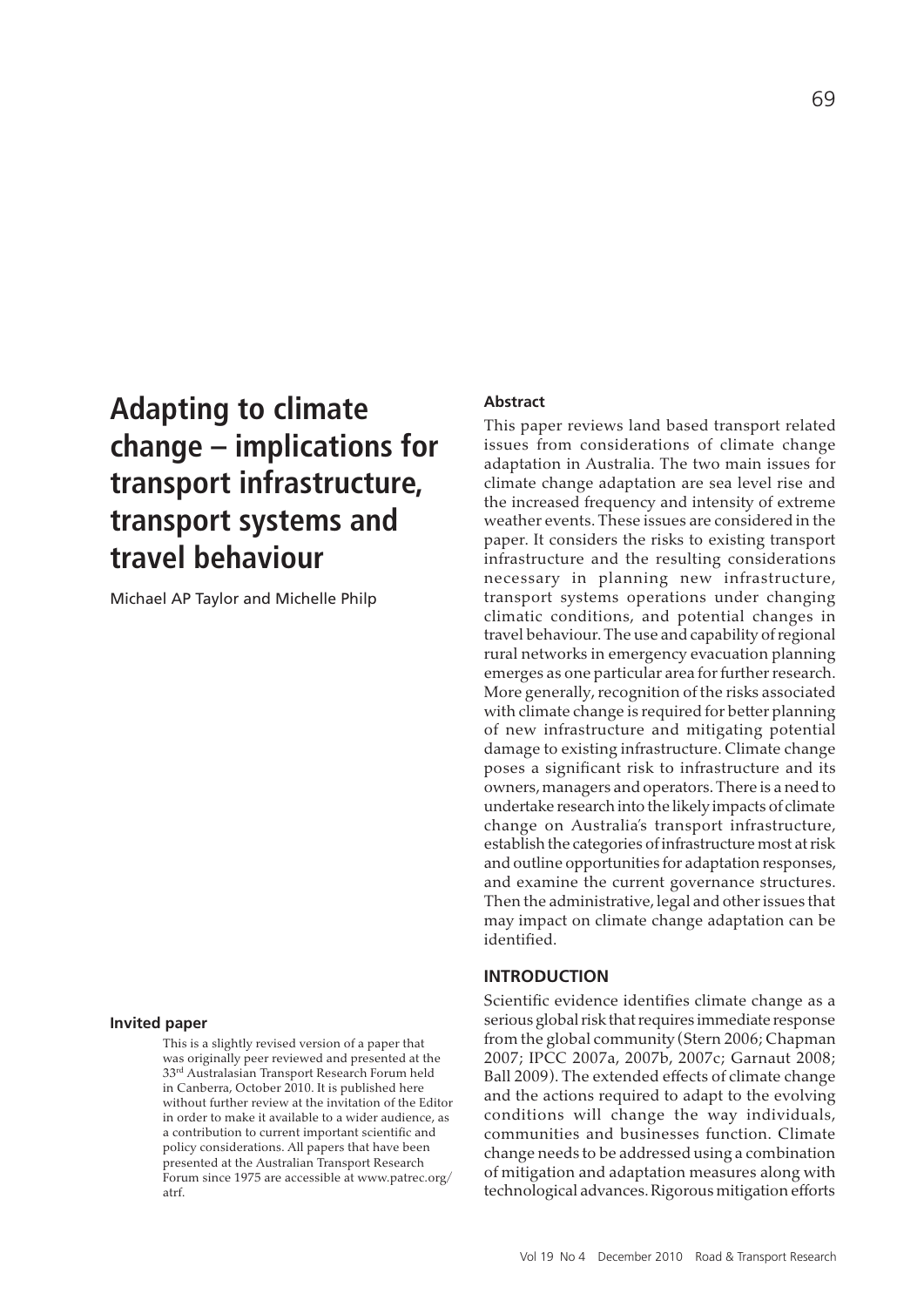are presently required to reduce the severity of future consequences to the climate (Stern 2006; IPCC 2007b). However, despite these actions, some degree of climate change is now unavoidable regardless of future reductions in emissions (IPCC 2007b). As a result, adaptation strategies are integral in climate change policy (Jaroszweski, Chapman and Petts 2010).

The Australian Federal Government has identified infrastructure as one of the national priorities for adaptation action (CoA 2010a). The key purpose for this precedence is to ensure that the owners and operators of nationally significant infrastructure, such as transportation infrastructure, provide continued and uninterrupted functioning of these assets, which are critical in supporting the national economy (CoA 2010a). Climate change poses a significant risk to infrastructure and its owners, managers and operators (and, perhaps, users). The interconnectivity of urban systems means that negative impacts on one system could influence the functioning of another. Negative impacts on transport infrastructure have been shown to generate one of the widest spread set of implications across the functioning of various urban systems (Jollands et al. 2007).

Recognition of the risks associated with climate change is required for better planning of new infrastructure and mitigating potential damage to existing infrastructure. There is a need to undertake research into the likely impacts of climate change on Australia's transport infrastructure, establish the infrastructure most at risk and outline opportunities for adaptation responses, and examine the current governance structures. Then the administrative, legal and other issues that may impact on climate change adaptation can be identified.

This paper identifies the possible impacts of climate change relevant to the physical environment in which land based transportation systems operate and the possible risks and implications for land based transportation infrastructure in Australia resulting from climate change.

# **CLIMATE CHANGE IN AUSTRALIA**

# **Observed climate changes**

The Bureau of Meteorology (BOM) has been collecting climate data across Australia for over 100 years (CSIRO and BOM 2010). The analysis of this significant data set has revealed long term trends and changes in the climatic observations around Australia. These analyses depict the changing nature of the Australian climate and illustrate the fact that climate change is not simply a future problem, but an issue that is already affecting the environment with impacts on human systems. Observed changes that have possible long term implications for land based transport infrastructure include the following (CSIRO and BOM 2007, 2010):

- The mean temperature across Australia increased by 0.7°C over the last 50 years. The regional variation of this trend was significant with some observed temperature increases recorded between 1.5 to 2°C over the same time period. This was compounded by an increasing number of hot days and decreasing number of cold days being recorded over the 50 year period. 2000-09 was Australia's hottest decade on record.
- Changes in rainfall patterns have also been observed in Australia over the last 50 years. In northern and central Australia rainfall tended to be increasing, whereas in southern and eastern Australia the tendency is for decreasing rainfall.
- Australian sea level monitoring observed an average increase in sea level by around 10 cm from 1920 to 2000. More recently, in the period 1993 to 2009, Australian sea levels rose by 1.5 to 3 mm per year in southern and eastern Australia compared to 7 to 10 mm in northern and western Australia.

# **Predicted climate changes**

In order to develop appropriate long term adaptation strategies, it is necessary to understand the long term predicted changes in the climate and the corresponding changes in the biophysical environment that may impact on land based transport infrastructure. The science of predicting future climate change is relatively uncertain and relies on various models, assumptions and scenarios to generate indications of the future state of the climate. The impacts discussed are indicative of the changes that may occur with climate change. The predicted changes for the Australian climate can be summarised from the leading climate science as follows (McLean et al. 2001; Nicholls and Lowe 2004; CSIRO and BOM 2007, 2010; Nicholls 2008; Maunsell 2008; Lynch et al. 2008; Koetse and Rietveld 2009):

• The climate models predict an increase in the severity and frequency of extreme events. Lynch et al. (2008) in a background study on the effect of climate change on extreme events for Garnaut (2008) defined extreme events as:

> *'infrequent events at the high or low end of a particular climate or weather variable that is rare1 at a particular place and time of year'.*

<sup>1</sup> Rarer than the  $10^{th}$  or  $90^{th}$  percentile of the observed probability density function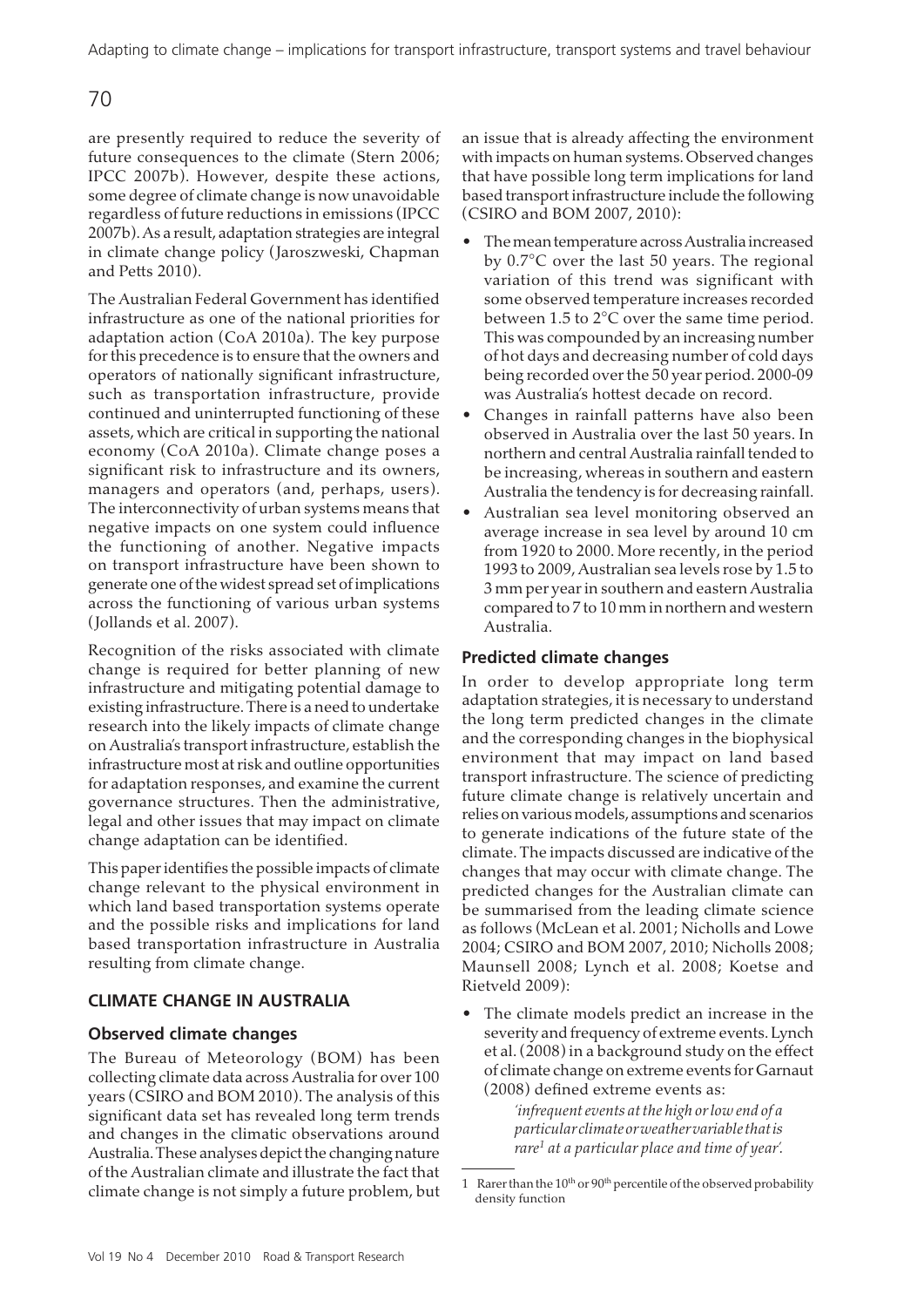These extremes include temperature extremes including heatwaves and frosts, heavy rainfall, drought, floods, hail, thunderstorms, tropical cyclones, bushfires, and extreme winds

- By 2030, average temperatures are predicted to increase from 0.6 to 1.5°C from the present. Temperature increases are expected to vary regionally with lower increases near the coast and larger increases in central and northwestern Australia. Climate models also predict statistically significant decreases in cold days and nights, decreases in frost days and cold spells, and increases in extremely warm nights. This corresponds to an increase in the frequency and length of drought periods especially over southern Australia.
- The number of days with no precipitation is expected to increase in the future, corresponding to a decrease in mean rainfall across Australia. However, it has been predicted that there will be an increase in intense rainfall events in many areas. Climate projections also predict precipitation change in the form of decreased snow cover, shorter season lengths, decreased peak snow depths and changes in the timing of snow seasons.
- The global average sea level is predicted to rise by 18 to 59 cm by 2100. The melting of ice sheets could potentially contribute a further 10 to 20 cm rise. Sea level rise and the associated increase in the frequency and intensity of storm surges and flooding incidences are perhaps among the most worrying consequences of climate change due to the tendency in Australia for concentrated populations in close proximity to the coast. Sea level rise has a number of related biophysical impacts on coastal areas, resulting in inundation, flood and storm damage, wetland loss and changes, erosion, salt water intrusion, rising water tables which in turn impede drainage, and a decline in soil and water quality.
- Corresponding to warmer temperatures, evaporation is predicted to increase. Combined with reduced precipitation it is expected that soil moisture is likely to decline over southern Australia.
- Climate models predict increased wind speeds in most coastal areas.
- The predicted weather conditions result in a substantially higher fire weather risk, culminating with increased frequency of bushfires over a wider area.
- Solar radiation is predicted to increase moderately in southern Australia especially in winter and spring.

With increased frequency of extreme events it is more possible for concurrent climate extremes to occur, increasing the impact that would result from a single extreme event, for example (Nicholls 2008; Lynch et al. 2008):

71

- Extreme winds accompanied by extreme rainfall. The rainfall weakens the hold of tree roots, increasing the likelihood that the tree would be uprooted in heavy winds.
- Extreme winds and high sea levels have the potential to significantly increase the risk of coastal inundation.

There has been a lack of research into the risks and frequency of these joint climate event occurrences or to estimate the costs and impacts of concurrent events compared to singular events (Lynch et al. 2008).

#### **IMPLICATIONS FOR TRANSPORT SYSTEMS**

To date, there has been surprisingly little research conducted in the public domain on the impact of climate change on transportation systems, despite the likely widespread implications for economics, design, materials specifications, operations, maintenance, planning, liability and insurance, user behaviour and emergency evacuation, transport network and vehicle function. The actual impacts of climate change on transport infrastructure will differ depending on the particular mode of transportation, its geographic location and its condition (Suarez et al. 2005). The possible implications of climate change on land based transport infrastructure are discussed in the following Sections.

# **Infrastructure design, materials selection, operations and maintenance**

The predicted climate changes outlined in the previous section may push environmental conditions beyond the range for which transport systems and infrastructure were designed to handle. This in turn could necessitate changes in design, materials, and operating and maintenance practices. The relatively long design life of transport infrastructure means that the infrastructure designed today will need to be able to resist climatic pressures and extremes in 50 or 100 years from now (TRB 2008; Meyer 2008; CoA 2010a). However, adaptation of infrastructure is likely to only occur as structures reach the end of their design life, as such maintenance and operations impacts on existing infrastructure also need to be considered.

The potential impacts on infrastructure from climate change in Australia can be summarised as follows (USDOT 2002; Austroads 2004; CSIRO 2006;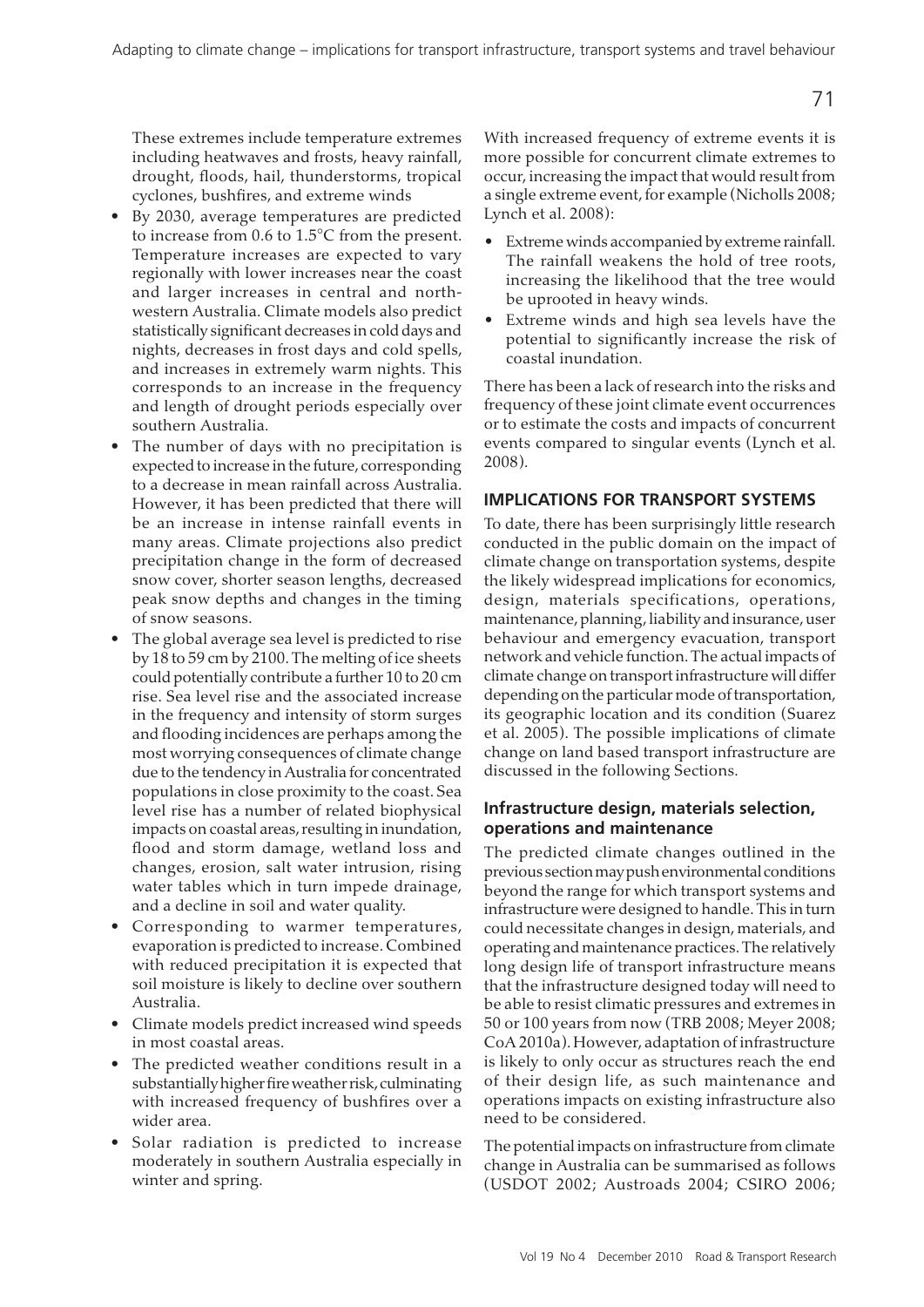Stevens 2008; TRB 2008; Maunsell 2008; Evans, Tsolakis and Naude 2009; Jaroszweski et al. 2010; Meyer 2008):

- Temperature extremes increase the expansion stress and movement experienced on steel bridges and rail tracks, and also cause the expansion of concrete joints, protective cladding, coatings and sealants on bridges. Higher temperatures combined with increased solar radiation may reduce the life of asphalt road surfaces through an increase in the embrittlement of the surface chip seals that represent more than 90 per cent of the rural sealed roads in Australia. Embrittlement causes surface cracks to form such that water can infiltrate the road surface resulting in potholes and rapid loss of surface condition. Increased maintenance would be necessary to manage this phenomenon. High temperatures also result in the softening of asphalt and may lead to traffic related rutting. Pavements can also buckle under extreme temperatures. Temperature extremes and the general warming of the climate may also limit the undertaking of maintenance and construction activities due to heat stress conditions for workers. The increased number of hot days is expected to have minimal impact on pavement or structural design in the short term (30 to 40 years); however, a significant change would be required long term (40 to 100 years) in pavement and structural design, the substitution of materials, and a higher level of maintenance service.
- Decreased precipitation, especially in southern Australia, has the potential to result in increased ground movement, changes in the watertable and associated increases in the salinity of soils. The combination of these changes has the potential to accelerate the degradation of materials, structures, reinforcement and foundations, reduce the life expectancy of the transport infrastructure, increase maintenance costs and may eventually contribute to structural failure when stressed by extreme climate events. Significant flood damage to road, rail, bridge and tunnel infrastructure may result from the increased frequency and intensity of extreme rainfall events. The magnitude and frequency of floods also plays an important role in the design and planning of land based transport infrastructure. The short term impacts of precipitation changes relate to pavement and drainage design, foundation conditions, the approach used to estimate the design flood and the development of targeted maintenance schemes. Longer term impacts may require

changes in culvert design and the design and materials specifications of road subgrade.

- Sea level rise and the increased potential for storm surge may affect transport infrastructure in coastal areas. Tunnels and culverts are particularly prone to damage due to increased tidal and salt gradients, ground water pressure and corrosion of materials. In order to adapt to predicted sea level rise short term design changes are required to bridge height in vulnerable areas and the approach to predicting, planning and designing for storm surges. Over the long term, in response to greater inundation of coastal areas, there may be a requirement for setting more rigorous design standards for flooding and construction of infrastructure in saturated soils, and changes in materials specifications to cope with the corrosive nature of the coastal environment.
- Bridges are susceptible to the predicted increase in coastal winds. Increased coastal wind requires action in the short term to update design factors for design wind speeds and testing of infrastructure designs under more turbulent conditions. Over the long term, current bridge construction materials may need to be substituted by those with greater strength. Some research also indicates that the hot, dry conditions are likely to increase drying and loosening of unsealed road surfaces. When this is combined with increased wind, there exists the potential to increase dust storms impacting usability of the road and resulting in additional maintenance costs, environmental impacts through the smothering of vegetation, and social impacts due to dust infiltration of residential properties.

# **Economic**

The direct economic costs associated with the impact of climate change on land based transportation systems relate to the monetary cost of repairing or rebuilding damaged infrastructure. Analysis of direct disaster costs on a global scale has shown that the annual direct losses from significant natural catastrophes increased over 10 times from the 1950s to the 1990s, with these costs inflated by another factor of two when damage from lesser weather events are included (Munich Re 2000; Auld et al. 2006). In the Australian context, a review of natural catastrophes between 1980 and 2008 showed that for the decade 1999 to 2008 insured losses were approximately \$US7 billion, almost doubling the losses recorded for the previous two decades (Munich Re 2009). Climate change has been identified as one contributing factors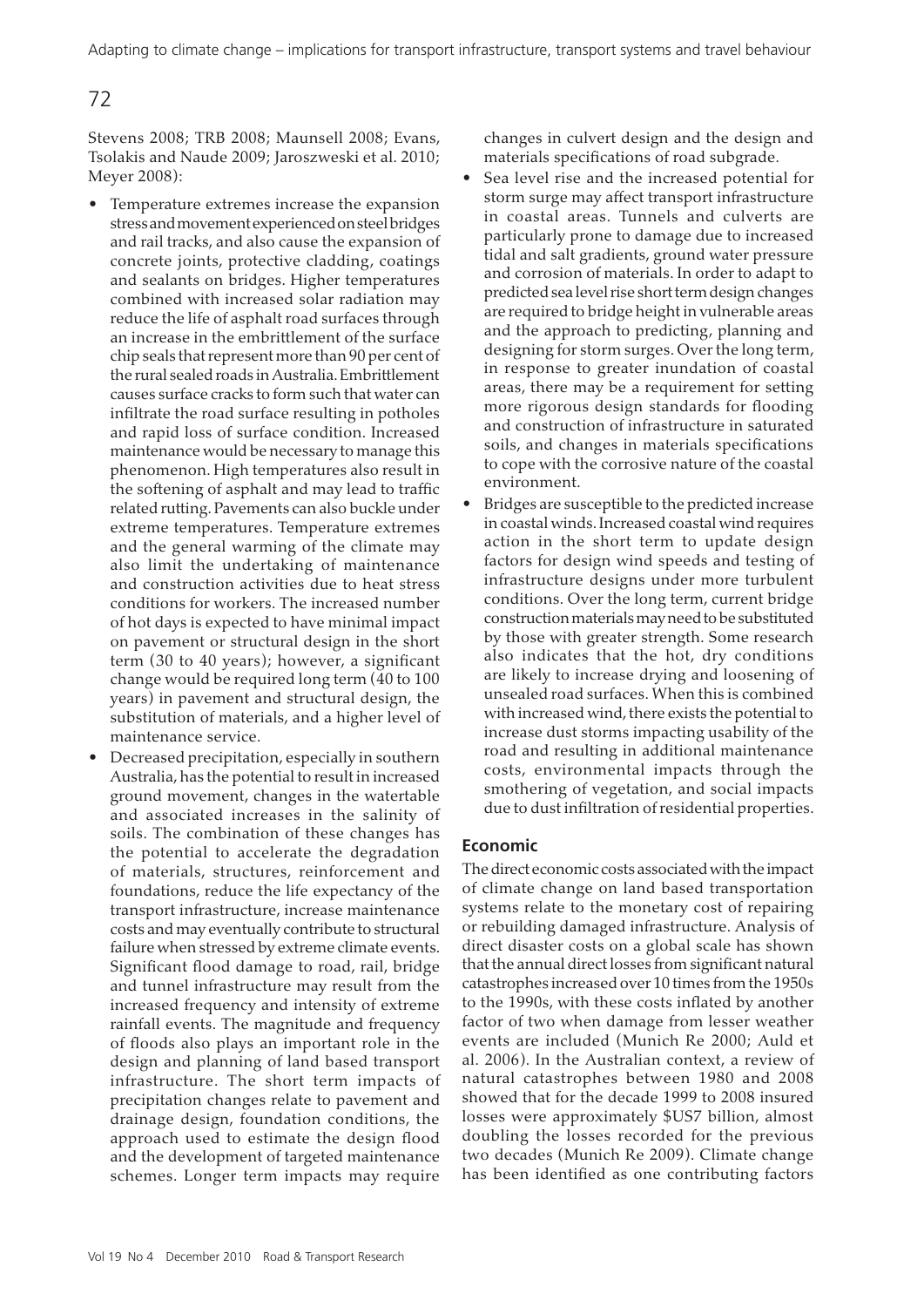to increasing event costs, along with population growth, urbanisation of vulnerable regions, the concentration of population and assets, improved living standards, vulnerability of modern technology systems and societies reliance on uninterrupted service, increased insurance, and global networking (e.g. tourism) (Auld, MacIver and Klaassen 2006; Lynch et al. 2008; Munich Re 2010). The greatest public costs have been found to be related to disaster assistance, and road maintenance, relocation and repair (Middlemann 2007).

Aside from the direct costs related to infrastructure damages, substantial indirect costs are likely to be experienced due to network effects including costs due to delays, losses from toll roads, freight supply interruption, detours and trip cancellations (Middlemann 2007; Maunsell 2008; Koetse and Rietveld 2009).

# **Planning**

As climate change alters the biophysical environment and impacts on the environmental serviceability of urban systems, planning principles and practice will play an important role in adaptation to climate change complementary to the design, maintenance and operation of transport infrastructure. Land use planning can provide a powerful tool to help reduce the loss of life, property, and assets. Climate change adaptation measures must include planning to reduce vulnerability and/or increase resilience with respect to climate change through the development, analysis and revision of planning systems and practices.

Aside from the effects of climate change, the 'economic' subsection identified the causes of increased costs due to natural disaster damages which included the urbanisation of vulnerable regions and the tendency for concentrated population and asset centres (Auld et al. 2006; Lynch et al. 2008; Munich Re 2010). The eventual impacts of climate change will vary depending on the form of the settlement, geographic considerations and the nature of the local economy. Through efficient planning the threat of climate change impacts to transportation systems can be minimised by separating infrastructure and the associated population and resources in high risk areas such as floodplains and coastal zones threatened by inundation.

Brown, Moin and Nicholson (1997) provide an example of efficient planning to reduce the impact of flooding associated with extreme storm events. This study compared the impacts from storm events in Michigan, USA, and adjacent Ontario, Canada.

The comparison found that non-agricultural flood damage in Michigan exceeded the damage in Ontario by a factor of approximately 900, despite the fact that the flood magnitudes experienced in Ontario were greater than Michigan. Further analysis revealed that this was due to the differences in land use planning systems applied in the two cities, where Michigan had a lower threshold for residential development in flood prone areas. This example demonstrates how land use planning can significantly reduce the impact and damages related to climate change, and how Australian planning systems need to evolve in response to climate change (as well as concurrent changes in demographic and settlement patterns).

# **Liability and insurance**

The increasing frequency and severity of extreme climate events impacting on transport infrastructure and systems has the potential to produce a corresponding increase in the risk of potential accidents involving property damage, injuries and fatalities (CSIRO 2006; Middlemann 2007; Maunsell 2008). This impact will in turn increase the potential liability and insurance costs to transport authorities, managers, operators and owners.

Insurance and financial markets disperse the risks of climate change impacts across a wide base of industries, communities, regions, and countries, moderating the losses experienced by particular groups of people. Climate change poses new challenges for these markets by widening the probability distribution of possible losses and increasing the severity of damages and payouts (Garnaut 2008).

CSIRO (2006) conducted an infrastructure and climate change risk assessment for Victoria and determined that:

*'it is the ultimate owner of any piece of infrastructure who must ensure that it is designed to operate effectively for its design life, since they will bear the primary liability in the event of failure'.*

This study also found that many of the risks identified for transport infrastructure, inclusive of those listed above in 'Climate change in Australia', are covered under existing insurance arrangements. The dilemma lies in the likelihood that as the understanding and occurrence of climate change impacts increases, insurers may act to reduce their potential exposure through limitations in event coverage. If insurance claims greatly increase as a result of severe weather events, then highly correlated risks across regions may overwhelm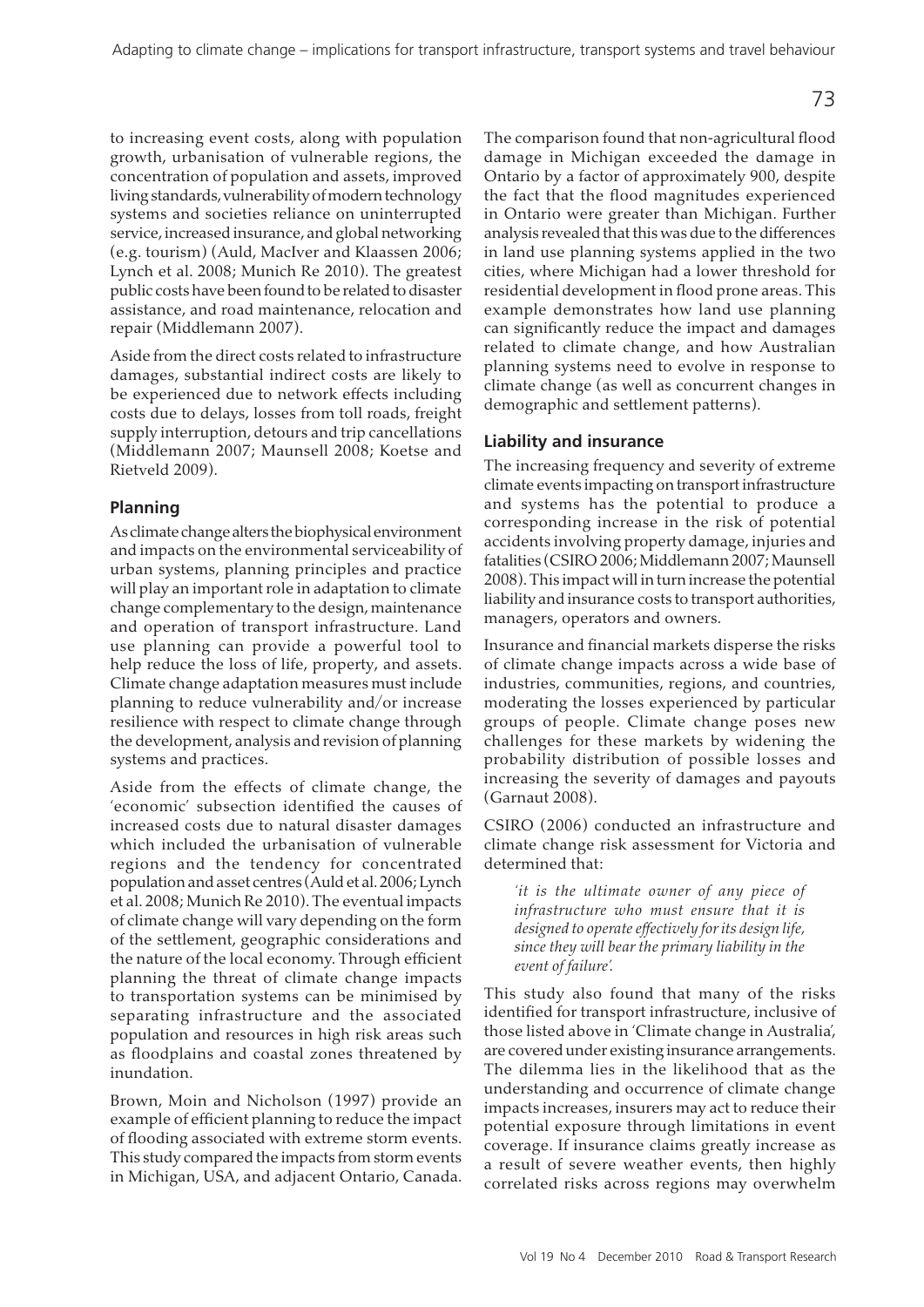# 74

the ability for the industry to provide insurance coverage (Garnaut 2008).

Conventional insurance is of limited value when there are similar impacts over wide areas (e.g. sea level rise) or when uncertainty involves the timing rather than the extent of an impact. There may be a requirement for developing new insurance products using the principles of traditional life insurance i.e. life insurance covers the risk of timing of death, although the fact of eventual death is itself certain (Garnaut 2008). Land use planning mechanisms as described under the 'Planning' subsection may act to improve insurability and minimise pressure on the insurance sector. Insurance companies may also opt to provide adjustments to insurance premiums for risk reducing behaviour as incentive for households and businesses to actively take adaptation measures.

# **User behaviour**

There also exists the potential for climate change to impact on the way people use transportation infrastructure with shifts in demand in response to climate factors, and in their travel behaviour.

Climate change may result in shifts in demographics as currently populated areas become less desirable, changes in tourism markets and production and industries shift according to the impacts of climate change, such as excessive heat or coastal inundation (USDOT 2002; TRB 2008; Koetse and Rietveld 2009). These shifts in turn have implications on transport demand and patterns, infrastructure maintenance and operation on a local, regional and global scale.

Travel behaviour also varies according to weather conditions. Research has revealed that an overall reduction in traffic volume in Melbourne of 2 to 3 per cent occurs in response to 2 to 10 mm of rain during daytime, with reductions in spring somewhat larger than those in winter (Keay and Simmonds 2005). Increased extreme precipitation events therefore may periodically increase pressure on alternative transport modes. Adverse weather conditions are also a recognised risk factor known to affect crash rates in Australia (Rowland et al. 2007; Koetse and Rietveld 2009). Rain and wet road conditions have been found to be significant contributors to road fatalities and crashes as a percentage of the total road toll in Australia (Rowland et al. 2007). This correlation suggests that the changes in driver behaviour under adverse conditions are insufficient to account for the resultant hazards such as reduced road/tyre friction, loss of vehicle control and poor visibility (Edwards 1999; Unrau and Andrey 2006). Koetse and Rietveld (2009) summarised that

adverse weather conditions resulted in substantial increases in travel time along with reductions in traffic speed and travel time reliability. Stern and Zehavi (1990) also found substantially increased risk of an accident, particularly in single vehicle accidents, under heat stress conditions induced by extremely hot days and heat waves. The increased risk for bushfires may also alter driver behaviour due to a reduction of visibility due to smoke (TRB 2008). Driver education and increased deployment of advisory systems have the potential to provide an adaptation mechanism for user behaviour in the changing climate conditions.

# **Emergency evacuation, transport network and vehicle function**

As discussed in the previous Section, climate change will affect the function of traffic systems by reducing traffic speed and volume, increasing travel time delay, and decreasing roadway capacity. The functioning of traffic systems will be further hampered by the impact of climate change conditions on the efficiency and functioning of vehicles. Increased temperatures are predicted to result in more vehicle overheating and breakdowns, and lead to faster tyre deterioration resulting in blow outs, thereby further increasing traffic disruptions (TRB 2008; Evans et al. 2009; Jaroszweski et al. 2010).

Predicted increases in hot days and heat waves attributed to climate change are likely to impact on vehicle efficiencies. Warming conditions are proposed to lower engine efficiency resulting in increasing fuel use, which is amplified further by the increased use of air conditioning in vehicles (TRB 2008; Evans et al. 2009).

A robust transport network is required to offer alternative travel paths to ensure the effective functioning of systems. In urban settings there tends to exist access to alternative paths, in rural settings however the road networks are sparser with fewer good quality alternative roads. The failure of one particular link within a rural road network potentially has significant effects on the community (Jenelius, Petersen and Mattsson 2006; Susilawati and Taylor 2008).

A robust transport network is essential in order to accommodate emergency services and planning particularly with respect to emergency evacuations. The increasing occurrence and severity of extreme weather events including cyclones, coastal inundation, bushfires and floods may result in the increased frequency of evacuation potentially over larger areas, with risks exacerbated by increasing populations in exurban areas, and especially in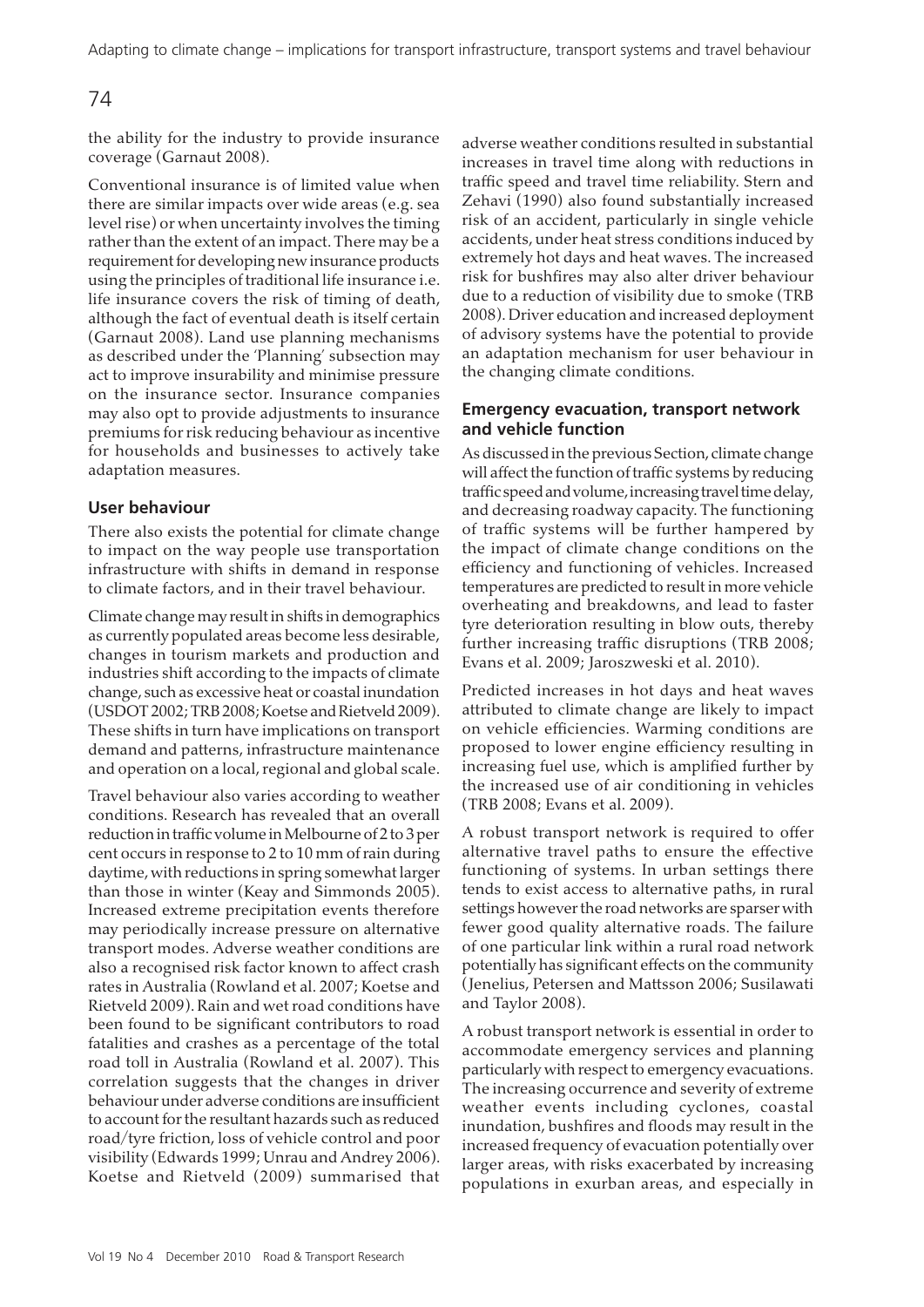coastal zones. In the past there has been little research focussed on increasing the efficiency of evacuation due to the low demand for evacuations and the perception that the evacuation of a major city would create demands that would overwhelm the capacity of the transport infrastructure (Wolshon and Meehan 2003). Past and present practice has tended to disregard evacuation considerations in transport planning, design and analysis.

Emergency evacuations in Australia generally take place in response to natural disasters, most commonly for bush fires, floods, and occasionally cyclones (Taylor and Freeman 2009). Travel during evacuations is very different from the day-to-day travel used in conventional urban transportation planning due to a combination of factors, including long travel times, high levels of extended congestion, uncertainty of road conditions, and the possibility that destinations may change in response to conditions on route (Fu and Wilmot 2004). Evacuation rates are influenced by official orders as well as personal evaluations of a wide variety of risk factors including, but not limited to, demographic characteristics, risk sensitivity, social ties, information and perceived threat (Dow and Cutter 2002; Fu and Wilmot 2004; Taylor and Freeman 2009). Traffic flow during evacuations can be less than the normal daily commuting conditions with highway flow reduced because of evacuees' tendency to heavily load vehicles or to pull trailers (Dow and Cutter 2002).

In 1999, Hurricane Floyd triggered the third largest evacuation in US history when 2.6 million coastal residents of five US states were evacuated as the hurricane approached (Wolshon and Meehan 2003). The issues apparent during this evacuation caused the realisation of the importance of improving evacuation operation, and since there has been increased emergency evacuation research and planning in the USA (e.g. Fu and Wilmot 2004), although the experiences from Hurricane Katrina suggested that much remains to be done (e.g. Litman 2006; Lindell and Prater 2007). Research on transport implications remains limited. Wolshon and Meehan (2003) summarised some of the practices that can be applied to traffic systems to increase evacuation efficiency:

• Contraflow strategies, where lanes and shoulders are reversed to increase conveyance in the dominant direction, have been shown to potentially increase the outbound volume by approximately 70%. Similar strategies can also be applied to assist in maximising evacuation flow including coordination of traffic signals on parallel arterial roads, use of public transport

systems especially to assist low mobility community members, and limiting interruptions to flow at rail crossings and drawbridges.

75

- Deployment of intelligent transportation systems in urban areas, and supplementary advisory services to assist rural areas in order to inform drivers of the most efficient evacuation routes as conditions change.
- Removing any limitations imposed in road work areas to minimise delays.

# **DEVELOPING ADAPTATION RESPONSES**

In developing adaptation strategies it is critical to understand what the fundamental objective of adaptation is, not only for transportation infrastructure and systems, but for the population as a whole. The concept of resilience has been growing in momentum as the desired overall outcome for climate change adaptation of human systems. Resilience is a concept borrowed from ecological systems, and has been defined in the context of urban systems as the capacity to accommodate, or successfully adapt to external threats such as the impacts of enhanced climate change (Hamin and Gurran 2009). Adaptation strategies are one of the tools required to reduce the vulnerability of urban systems to external threats, thereby limiting the impacts of climate change. For land based transportation systems, vulnerability must consider the susceptibility of the network to disruptions or degradation that will significantly reduce the efficiency or capability of the operation of the transport system, and the impacts this degradation could have (Sohn 2006; Taylor 2008; Freeman, Taylor and Holyoak 2009).

The implications of climate change for transportation systems discussed in this paper are provided in the general Australian context. The actual impacts of climate change are likely to have considerable variation on a regional and local scale. Adaptation measures will have to take this spatial variation into account with localised approaches. This however requires an understanding of localised impacts which in turn requires a framework for risk assessment of land based transportation infrastructure under climate change. Decision support tools are needed that allow planners and policy makers to assess the threats to infrastructure, the consequences of network degradation and failure at various locations and under different circumstances, and what to do about these (Taylor and D'Este 2005). Vulnerability assessments are proposed to provide the information necessary to make practical decisions for adapting transport infrastructure to climate change at the appropriate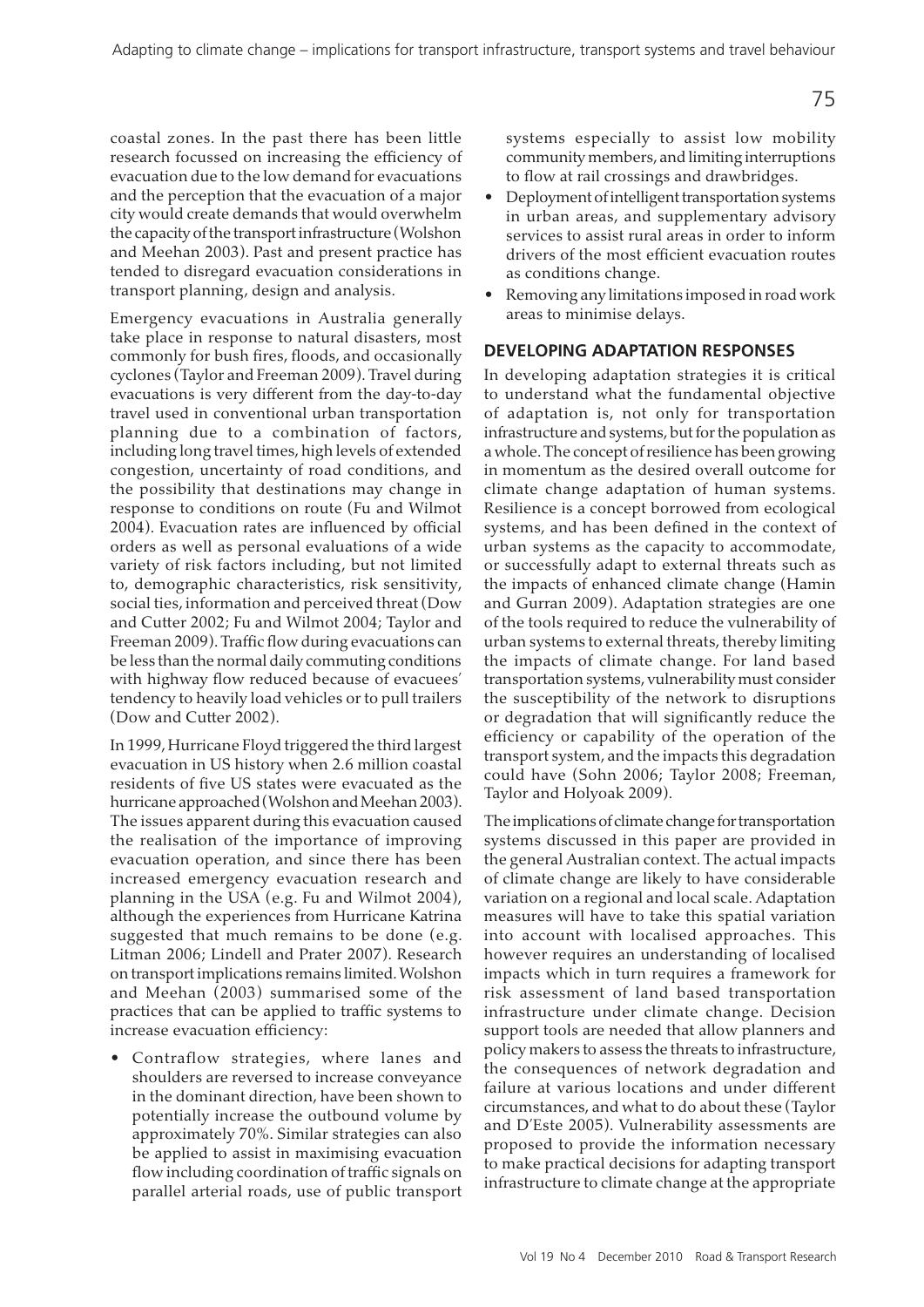spatial scale. The origin of vulnerability assessments lies in impact assessments and hazard research, and has been recently applied to map potential climate change impacts and to develop strategies to facilitate adaptation (Fussel and Klein 2006; Naess et al. 2006). Assessment and prioritisation of adaptation strategies should be conducted considering both the costs and benefits of the economic investment required, with respect to the consequences arising from accessibility restrictions imposed by loss of transport links (Stevens 2008).

As discussed in the subsection 'Liability and insurance', it is the ultimate owner of any piece of infrastructure who must ensure that it is designed to operate effectively for its design life, since they will bear the primary liability in the event of failure (CSIRO 2006). Responsibility for transport infrastructure in Australia is decentralised and shared between the public and private sectors. The control and expertise required for making decisions regarding climate change adaptation measures for land based transportation infrastructure are therefore dispersed among multiple levels of government, various authorities and interest groups. These factors raise governance issues with respect to the development of adaptation strategies. Governance is the term used here to refer to the political and legal structures and mechanisms used to manage and coordinate transport systems, how they interrelate, how resources are allocated and outcomes are achieved. The current governance structures that exist in Australia with implications for transport infrastructure can be summarised as follows (CoA 2010a, 2010b):

• The Australian Federal Government has stewardship of the national economy and broad interests. As climate change will impact on virtually every sector of the economy and society, the Federal Government must perform a leadership role in adapting Australia to the climate change impacts with direct implications for the economy and Australia's security. With respect to transportation systems, the Federal Government has specific interests in major land transport networks in relation to their contribution to the productivity of the nation. Input required will be a combination of direct actions, including the management of federal transportation assets, and indirect efforts through the coordination of national reform effort. State, territory and local governments deliver more direct services and manage more assets than the Federal Government, and as such will have to play a bigger role in direct adaptation actions.

- State and Territory Governments are responsible for the majority of legislation related to climate change adaptation measures for land based transportation infrastructure. Metropolitan land use planning, the importance of which is discussed in the previous subsections on 'Planning' and 'Liability and insurance', and urban roads and transport have largely been the responsibility of state and territory governments. States and territories fund infrastructure mainly through transfers from the Federal Government but also from state taxes such as stamp duty.
- Local Governments will be key actors in adapting to the local impacts of climate change and engaging in ground level works. Local governments generally have planning authority over land use zoning. Funds for local government to provide infrastructure are sourced from local land rates, and through levies and grants from the other two higher levels of government.

In September 2009 a workshop was conducted in the USA, bringing together transportation industry stakeholders from the states of California, Florida, Maryland, Missouri and Washington to discuss climate change adaptation and mitigation from a transportation perspective (Winkelman, Kooshian and Bishins 2009). Discussions at the workshop revealed that regardless of jurisdiction, all transportation stakeholders were experiencing the same barriers to climate change adaptation and mitigation which were summarised as (Winkelman, Kooshian and Bishins 2009):

- general lack of knowledge on the need to adapt infrastructure for climate change impacts and which adaptation methods should be applied;
- governance and communication barriers that prevented cooperation between stakeholders and were in some cases causing agencies to work at cross purposes; and
- limited funding for planning and implementing adaptation measures.

The generic nature of these barriers and the comparative nature in the governance, urban form and social structures between the United States and Australia suggest that these barriers are also likely to be present in the adaptation of Australian transport infrastructure to climate change (Luten 2006; Philp and Taylor 2010). The workshop participants also determined the following set of general approaches that were required to facilitate adapting transportation for climate change (Winkelman, Kooshian and Bishins 2009):

• educate the transportation community about the importance of addressing climate change;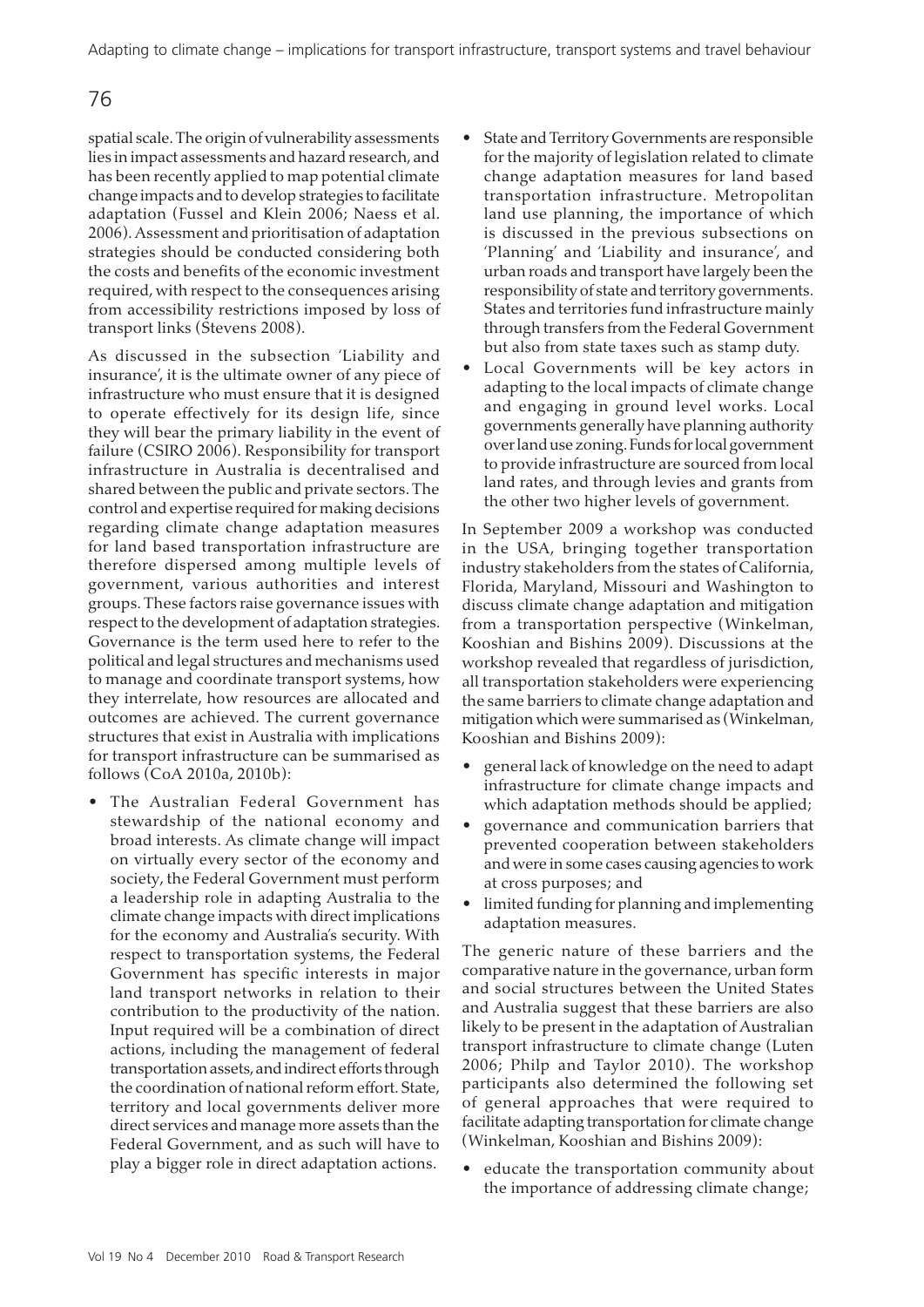top level leadership is needed to provide clarity in policy direction;

- climate change focussed partnerships should be developed across all governance levels and include private industry;
- increased assistance and guidance is required to grow institutional capacity to deal with climate change;
- synergies should be identified among goals and projects being undertaken across all governance levels and private industry; and
- develop new funding strategies.

These approaches provide insight into the needs of the Australian transportation community in facilitating adaptation of land based transportation systems and infrastructure.

Each level of government has different responsibilities and therefore will play different roles in adapting Australian transport infrastructure to the impacts of climate change. Preparation to deal with climate change impacts will require a whole of government approach to adaptation planning, engaging all levels from federal to local according to the resources and capacity available and to empower private industry and individuals to facilitate the adaptation process (Lynch et al. 2008). The Council of Australia Governments (COAG) may be the appropriate governance pathway for facilitating climate change adaptation where a number of governments must act or for issues where national leadership is required. In December 2009, COAG agreed to a set of reforms for national criteria for capital city strategic planning with the aim to ensure there are long term plans in place to address issues such as climate change. The Federal Government intends to assess funding for future infrastructure decisions according to whether the criteria have been met in the jurisdiction in question.

# **ADAPTATION PLANNING – DEFINING A DECISION SUPPORT SYSTEM FOR EVACUATION PLANNING**

As discussed previously, the uncertainty of climate change acts as one of the barriers to long term adaptation. Decision support systems are designed to assist in planning decisions where future conditions are uncertain or can change rapidly. As such, decision support systems can prove useful in adaptation planning, as shown in the following discussion with respect to evacuation planning.

A specification for a decision support system for emergency management and evacuation planning can be written as follows. For a simple macroscopic model that can provide planning guidance for the evacuation of people from threatened areas to safe designated shelters outside or inside the threatened area, the following model features are required:

77

- The simplicity of the model should not be achieved at the expense of reliable results and appropriate detail.
- The model should be dynamic in updating both the state of the emergency and the levels of road access, traffic conditions, volumes, travel times and (if appropriate) queuing.
- The model needs to include and provide realistic measures of intersection, link and network capacities. This must include specific realisation of the capacity and characteristics of traffic flow on two-way two-lane roads with restricted sight distances.
- The model requires the capability to evaluate the impacts of future land use plans and population distribution and intensity on evacuation times and rates.
- The model must include good representation of the behaviour of individuals.
- The major application of the model is for strategic planning, based on scenario studies for different natural disasters (including intensity and location) under a range of environmental and meteorological conditions.
- The model's outputs will be used to inform and assist the strategic planning processes in a locality, in conjunction with local knowledge and available professional expertise.
- The model should be developed in a dynamic GIS software platform, including and integrating accurate road network, terrain and topography, land use and population, and vegetation, environmental and meteorological databases.

The vital position of dynamic GIS as the underlying software platform support for the model has already been identified, e.g. Ahola et al. (2007). Given the existence of comprehensive and accurate data on physical characteristics (e.g. terrain, topography, vegetation and environment), demographics and land use, infrastructure and facilities (e.g. road networks, water supply and electricity distribution), the GIS platform provides the means to integrate the databases and to host the different computational models. In addition, the road network model attached to the GIS is used to determine both shortest paths from inhabited zones to shelters and also 'second-best' paths. Similar path calculations would be made for use by emergency services when seeking to reach any specified locations. Path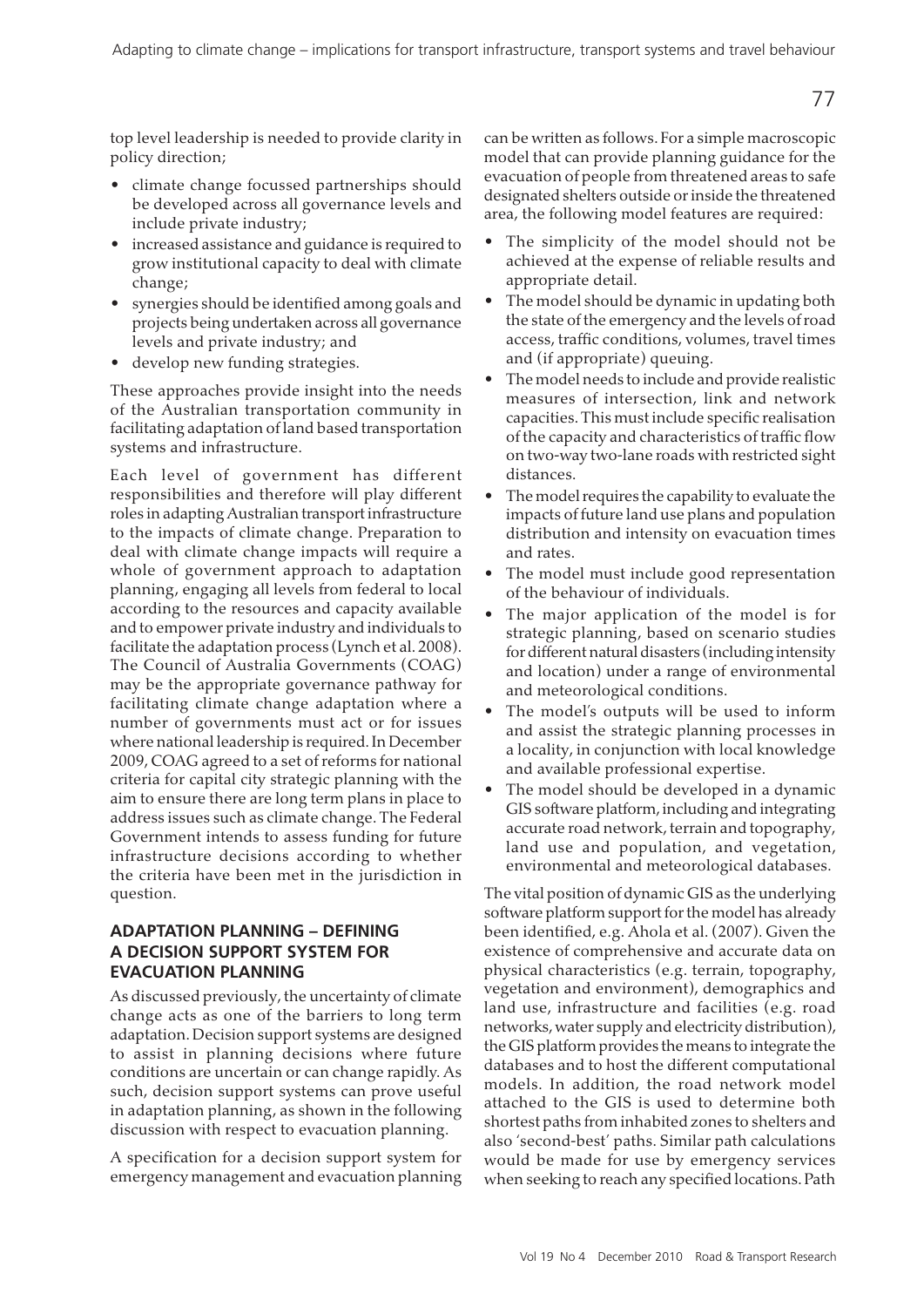# 78

determination is done initially for the normal, full and intact network as the base case.

Disaster scenarios may then be simulated for different scenarios, using (in the case of bushfires) a model such as Phoenix (Tolhurst, Shields and Chong 2008), to be run with different meteorological conditions and fire ignition points. The paths and impacts of the simulated fires can then be used to determine the likely consequences for the road network. Sohn (2006) has, for instance, used a similar approach to establish vulnerable links in a regional road network subject to flooding. In the case of bushfire modelling, the analysis would be undertaken from two perspectives. First would be the identification of likely 'weak spots' in the road network, being links and road sections most likely to be affected (i.e. degraded or closed) by fires. Second would be the identification of resilient links and road sections, being those parts of the network least likely to be affected by fires. That is, both network vulnerability and network resilience are important considerations. Outputs from the model would include *qualified* advice about most reliable evacuation routes – and access routes for emergency services. Qualification of the advice is necessary because of the significant stochastic variations in circumstances inherent in the natural disaster scenarios, e.g. Yuan et al. (2006), Murray-Tuite (2007).

A similar analysis approach could be adopted for flood scenarios. The NSW SES (Opper, Cinque and Davies 2009) has developed a conceptual model for flood evacuation assessment and planning. The estimation of evacuation timing and duration using this model would benefit greatly from a better understanding of the influence of human behaviour and of realistic road traffic capacity under flood conditions.

Traffic movements on rural road networks need to be studied and modelled with care, because of the unique nature of traffic flows on such roads. On this score, recent developments in traffic flow modelling for two-way, two-lane roads should prove useful in providing the necessary macroscopic traffic modelling capability. In particular, the recent research in France (Laval 2006) and in The Netherlands (Hoogendorn 2005) is most useful.

The identification of vulnerable links in a network can be undertaken using the recently developed methods for network vulnerability analysis and the determination of critical locations, as described in Jenelius et al. (2006), Taylor (2008) and Susilawati and Taylor (2008). Modifications to the approach can be made to identify the most resilient links as

well as the most vulnerable ones. It is likely that a combination of the criticality and importance metrics introduced by Jenelius, Petersen and Mattsson (2006) and the area-accessibilitybased vulnerability analysis method described by Susilawati and Taylor (2008) – which is firmly embedded in a GIS framework – should produce a valid and practical assessment methodology for network assessment.

*Figure 1* outlines a decision support system designed to assist in planning for emergency management and evacuations in the face of a given hazard or natural disaster, based on the availability of models for predicting the intensity and trajectory of a given disaster<sup>2</sup> (e.g. the Phoenix model for bushfires, Tolhurst et al. 2008).

#### **CONCLUSIONS**

This paper has outlined the observed and predicted impacts of climate change in Australia. These impacts have then been considered with respect to their implications for land based transportation infrastructure, systems and travel behaviour. Despite the number of assumptions used to estimate future climate trends, the indicative results clearly indicate a predominantly negative impact on transportation. Climate change will have transport-specific implications related to design, material selection, operations and management; economic costs; planning systems; liability and insurance; user behaviour; and emergency evacuation, transport network and vehicle efficiencies.

The concept of resilience is proposed as the basis for the development of transport adaptation strategies for climate change. A vulnerability assessment approach is proposed as the method for considering the susceptibility of the network to disruptions or degradation that will significantly reduce the efficiency or capability of the operation of the transport system, and the impacts this degradation could have, in order to plan and prioritise adaptation. Climate change is a global problem, with global impacts. However, climate change impacts with respect to land based transport infrastructure should be investigated at the local or regional scale for a number of reasons including the observations that climate change impacts will vary spatially and the uniqueness of transport infrastructure in each locality.

<sup>2</sup> Noting that not all of the potential natural disasters are attributable to or influenced by climate change. The decision support system could also be used to consider manmade interventions and disasters, such as terrorist attacks or explosions.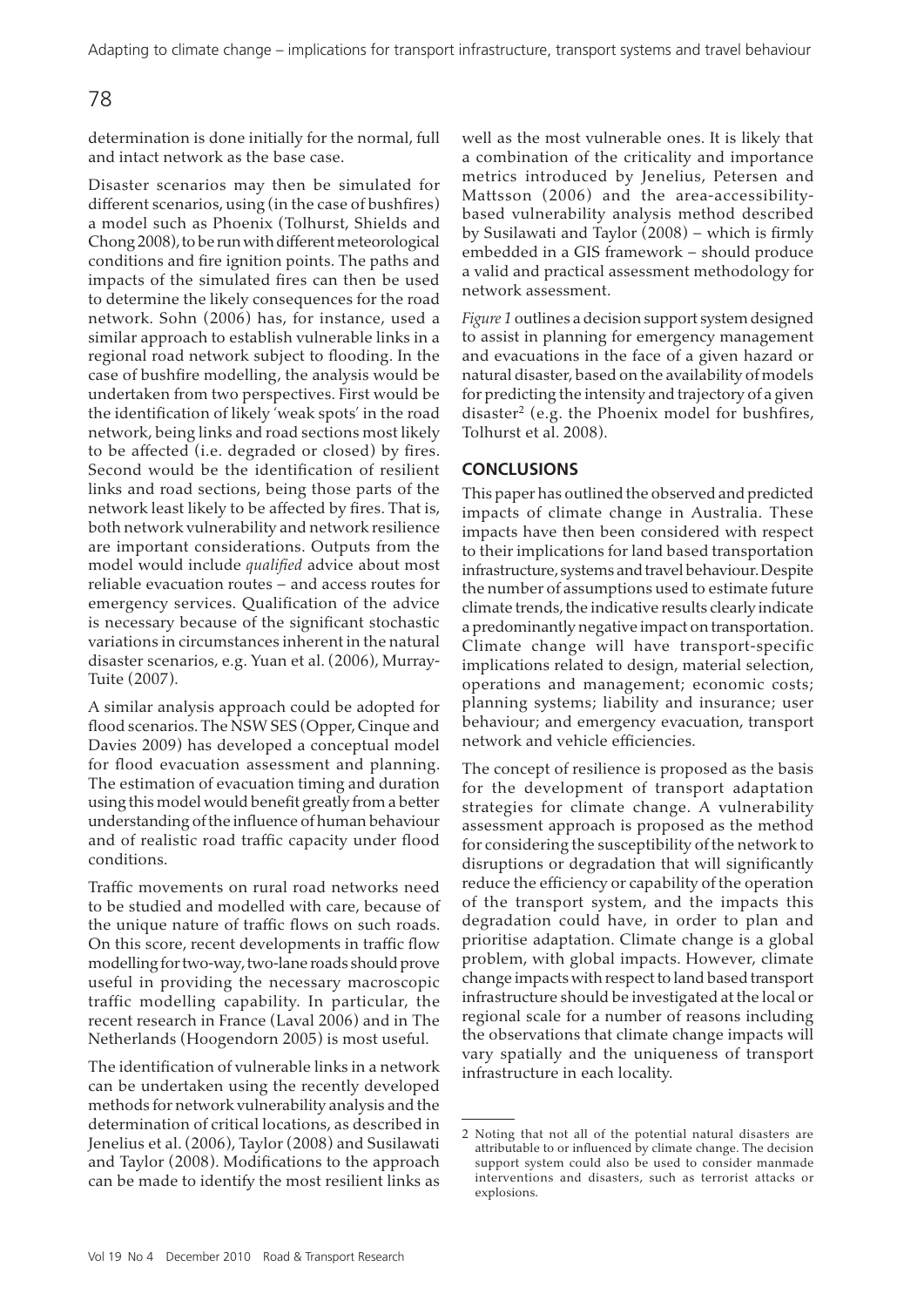



*Figure 1*

*Proposed decision support system for transport aspects of emergency management and evacuation planning*

The decentralised nature of transportation infrastructure ownership, operations and maintenance, and the current governance structures may induce barriers to climate change adaptation. A unified approach is required to develop and implement effective adaptation strategies for Australian transportation infrastructure. This is surely an interest for COAG.

#### **REFERENCES**

AHOLA, T, VIRRANTAUS, K, KRISP, J, and HUNTER, G (2007). A spatio-temporal population model to support risk assessment and damage analysis for decision-making, *International Journal of Geographical Information Science*, vol. 21, pp. 935-953.

AULD, H, MacIVER, D, and KLAASSEN, J (2006). *Adaptation options for infrastructure under changing climate conditions*, Occasional Paper 10, Environment Canada, Ontario.

AUSTROADS (2004). *Impact of climate change on road infrastructure*, Publication AP-R243/04, Austroads, Sydney, Australia.

BALL, R (2009). Climate change and sustainable futures, *Systemic Practice and Action Research* vol. 22, pp. 139-148.

BROWN, D, MOIN, S, and NICHOLSON, M (1997). A comparison of flooding in Michigan and Ontario: soft data to support soft water management approaches, *Canadian Water Resources Journal*, vol. 22, no. 2, pp. 125-139.

CHAPMAN, L (2007). Transport and climate change: a review, *Journal of Transport Geography*, vol. 15, pp. 354-367.

COMMONWEALTH OF AUSTRALIA (CoA) (2010a). *Adapting to climate change in Australia – An Australian Government Position Paper*, Department of Climate Change, Canberra, Australia.

COMMONWEALTH OF AUSTRALIA (CoA) (2010b). *State of Australian cities*, Commonwealth of Australia, Canberra, Australia.

CSIRO (2006). *Infrastructure and climate change risk assessment for Victoria*, report by CSIRO and others for Victorian Government, CSIRO, Aspendale, Victoria, Australia.

CSIRO and BOM (2007), *Climate change in Australia – observed changes and projections*, Technical Report, CSIRO and Bureau of Meteorology, accessed 29/04/2010 at www. climatechangeinaustralia.gov.au, CSIRO, Melbourne, Australia.

CSIRO and BOM (2010). *State of the climate 2010*, CSIRO and Bureau of Meteorology, accessed 11/05/2010 at http://www.bom.gov.au/inside/eiab/State-of-climate-2010-updated.pdf.

DOW, K AND CUTTER, S (2002). Emerging hurricane evacuation issues: Hurricane Floyd and South Carolina, Natural Hazards Review, February 2002, pp. 12-18.

EDWARDS, J (1999). The temporal distribution of road accidents in adverse weather, *Journal of Applied Meteorology*, vol. 6, pp. 59-68.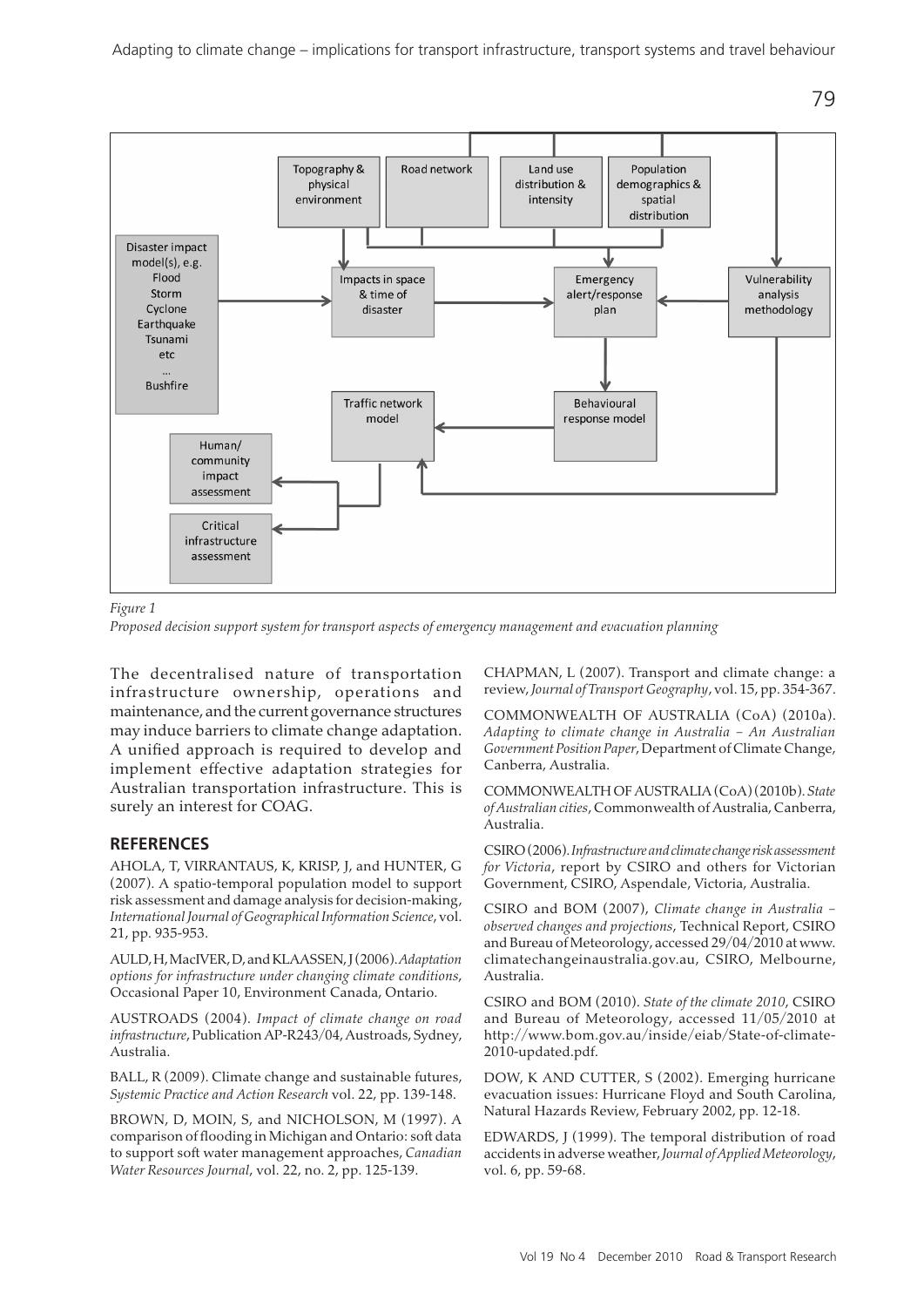EVANS, C, TSOLAKIS, D, AND NAUDE, C (2009). Framework to address climate change impacts on road infrastructure assets and operations, paper presented at the *32nd Australasian Transport Research Forum*, Auckland, New Zealand (CD-ROM).

FREEMAN, S, TAYLOR, M, and HOLYOAK, N (2009). Vulnerability analysis of road networks, paper presented at the *32nd Australasian Transport Research Forum*, Auckland, New Zealand (CD-ROM).

FU, H, and WILMOT, CG (2004), Sequential logit dynamic travel demand model for hurricane evacuation, *Transportation Research Record*, vol. 1882, pp.19-26.

FUSSEL, H and KLEIN, R (2006). Climate change vulnerability assessments: an evolution of conceptual thinking, *Climatic Change*, vol. 75, pp. 301-329.

GARNAUT, R (2008). *The Garnaut climate change review*, Cambridge University Press, Port Melbourne.

HAMIN, E, and GURRAN, N (2009). Urban form and climate change: balancing adaptation and mitigation in the U.S. and Australia, *Habitat International*, vol. 33, pp. 238-245.

HOOGENDOORN, S (2005). Unified approach to estimating free speed distributions, *Transportation Research B*, vol. 39, pp. 709-727.

IPCC (2007a). *Climate Change 2007: The Physical Science Basis. Contribution of Working Group I to the Fourth Assessment report of the Intergovernmental Panel on Climate Change*, Cambridge University, Cambridge.

IPCC (2007b). *Climate Change 2007: Impacts, Adaptation and Vulnerability. Contribution of Working Group II to the Fourth Assessment report of the Intergovernmental Panel on Climate Change*, Cambridge University, Cambridge.

IPCC (2007c). *Climate Change 2007: Mitigation. Contribution of Working Group III to the Fourth Assessment report of the Intergovernmental Panel on Climate Change*, Cambridge University, Cambridge.

JAROSZWESKI, D, CHAPMAN, L, and PETTS, J (2010). Assessing the potential impact of climate change on transportation: the need for an interdisciplinary approach, J*ournal of Transport Geography*, vol. 18, pp. 331-335.

JENELIUS, E, PETERSEN, T, and MATTSSON, L-G (2006). Importance and exposure in road network vulnerability analysis, *Transportation Research A*, vol. 40, pp.537-560.

JOLLANDS, N, RUTH, M, BERNIER, C, and GOLUBIEWSKI, N (2007). The climate's long-term impact on New Zealand infrastructure (CLINZI) project – a case study of Hamilton City, New Zealand, *Journal of Environmental Management*, vol. 83, pp. 460-477.

KEAY, K, and SIMMONDS, I (2005). The association of rainfall and other weather variables with road traffic volume in Melbourne, Australia, *Accident Analysis and Prevention*, vol. 37, pp. 109-124.

KOETSE, M, and RIETVELD, P (2009). The impact of climate change and weather on transport: an overview of empirical findings, *Transportation Research Part D*, vol. 14, pp. 205-221.

LAVAL, J (2006). A macroscopic theory of two-lane rural roads, *Transportation Research B*, vol. 40, pp. 937-944.

LINDELL, MK, and PRATER, CS (2007). Critical behavioral assumptions in evacuation time estimate analysis for private vehicles: examples from hurricane research and planning, *ASCE Journal of Urban Planning and Development*, vol. 133, pp. 18-29.

LITMAN, T (2006). *Lessons from Katrina and Rita: what major disasters can teach transportation planners*, Victoria Transport Policy Institute, Victoria BC, www.vtpi.com.

LUTEN, K (2006). Transportation management associations: Exploring public-private partnerships to enhance travel behaviour change programs, paper presented to *29th Australasian Transport Research Forum*, Gold Coast, Queensland, Australia (CD-ROM).

LYNCH, A, NICHOLLS, N, ALEXANDER, L, and GRIGGS, D (2008). Defining the Impacts of Climate Change on Extreme Events, report for the Garnaut Climate Change Review, Monash University, Clayton, Victoria.

MAUNSELL (2008). *Impact of climate change on Australia's roads and bridge infrastructure*, report for the Garnaut Climate Change Review, Canberra, Australia.

McLEAN, R, TSYBAN, A, BURKETT, V, CODIGNOTTO, J, FORBES, D, MIMURA, N, BEAMISH, R, and ITTEKKOT, V (2001). Coastal zone and marine ecosystems, in *Climate Change 2001: impacts, adaptation and vulnerability*, eds. J McCarthy, O Canziani, N Leary, D Dokken and K White, Cambridge University Press, Cambridge, pp. 343-380.

MEYER, M (2008). *Design standards for U.S. transportation infrastructure – the implications of climate change*, Special Report 290, Transportation Research Board, Washington  $DC$ 

MIDDLEMANN, M (ed.) (2007). *Natural hazards in Australia: Identifying risk analysis requirements*, Geoscience Australia, Canberra, Australia.

MUNICH RE (2000). *Annual review of natural disasters 1999*, Munich Re Group, Munich, Germany.

MUNICH RE (2009). *Natural catastrophes 2008: Analyses, assessments, positions*, Australasia/Oceania Volume, Munich Re Group, Munich, Germany.

MUNICH RE (2010). *Natural catastrophes 2009: Analyses, assessments, positions*, Munich Re Group, Munich, Germany.

MURRAY-TUITE, P (2007). Perspectives for network management in response to unplanned disruptions, *ASCE Journal of Urban Planning and Development* vol. 133, pp. 9-17.

NAESS, L, NORLAND, I, LAFFERTY, W, and AALL, C (2006). Data and processes linking vulnerability assessment to adaptation decision making on climate change in Norway, *Global Environmental Change*, vol. 16, pp. 221-233.

NICHOLLS, N (2008). *Australian climate and weather extremes: past, present and future*, Department of Climate Change, Canberra, Australia.

NICHOLLS, R, and LOWE, J (2004). Benefits of mitigation of climate change for coastal areas, *Global Environmental Change*, vol. 14, pp. 229-244.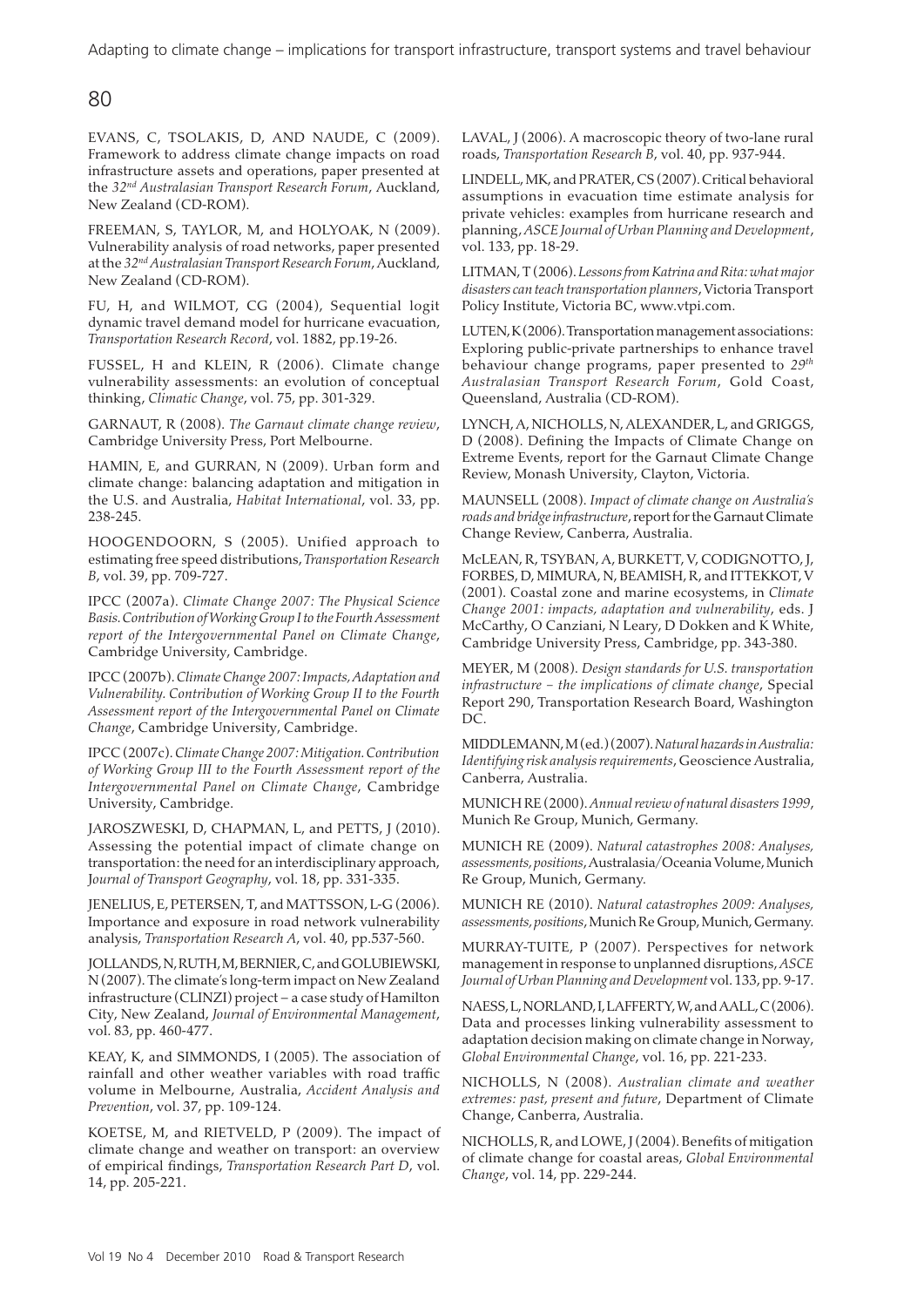OPPER, S, CINQUE, P, and DAVIES B (2009). Timeline modelling of flood evacuation operations. Proceedings of the First International Conference on Evacuation Modelling, *Proc 1st International Conference on Emergency Management and Modelling*, The Hague, Delft University of Technology.

PHILP, M and TAYLOR, MAP (2010). *Voluntary travel behaviour change and its potential implications for climate change mitigation and adaptation*, University of South Australia, Adelaide, www.nccarf.edu.au/settlements-infrastructure/ sites/www.nccarf.edu.au.settlements-infrastructure/files/ file/ACCARNSI\_PositionPaper\_VTBC.pdf.

ROWLAND, B, DAVEY, J, FREEMAN, J, and WISHART, D (2007). Road transport sensitivities to weather and climate change in Australia: a review of climate change effects, paper presented at the *30th Australasian Transport Research Forum*, Melbourne, Australia (CD-ROM).

SOHN, J (2006). Evaluating the significance of highway network links under the flood damage: an accessibility approach, *Transportation Research A*, vol. 40, pp.491-506.

STERN, E, and ZEHAVI, Y (1990). Road safety and hot weather: a study in applied transport geography, *Transactions of the Institute of British Geographers,* vol. 15, pp. 102-111.

STERN, N (2006). *Stern Review – Economics of Climate Change*, HM Treasury, Cambridge University, Cambridge.

STEVENS, L (2008). *Assessment of impacts of climate change on Australia's physical infrastructure*, Australian Academy of Technical Sciences and Engineering (ATSE), Parkville, Australia.

SUAREZ, P, ANDERSON, W, MAHAL, V, and LAKSHMANAN, T (2005). Impacts of flooding and climate change on urban transportation: a systemwide performance assessment of the Boston Metro Area, *Transportation Research Part D*, vol. 10, pp. 231-244.

SUSILAWATI and TAYLOR, MAP (2008). An accessibility approach in assessing regional road network vulnerability, paper presented at the *31st Australasian Transport Research Forum*, Gold Coast, Australia (CD-ROM).

TAYLOR, MAP (2008). Critical transport infrastructure in urban areas: impacts of traffic incidents assessed using accessibility based network vulnerability analysis, *Growth and Change*, vol. 39, pp. 593-616.

TAYLOR, M, and D'ESTE, G (2005). An accessibility based method for vulnerability analysis in strategic transport networks, paper presented at the *28th Australasian Transport Research Forum*, Sydney, Australia (CD-ROM).

TAYLOR, MAP, and FREEMAN, SK (2009). A review of planning and operational models used for emergency evacuation situations in Australia, Keynote paper, *Proc 1st International Conference on Emergency Management and Modelling*, The Hague, Delft University of Technology.

TOLHURST, K, SHIELDS, B, and CHONG, D (2008). Phoenix: development and application of a bushfire risk management tool, *Australian Journal of Emergency Management*, vol. 23, pp. 47-54

TRB (2008). *Potential impacts of climate change on US transportation*, Special Report 290, Transportation Research Board, Washington DC.

81

UNRAU, D, and ANDREY, J (2006). Driver response to rainfall on urban expressways, *Transportation Research Record*, vol. 1980, pp. 24-30.

USDOT (2002). *The potential impacts of climate change for transportation*, DOT Center for Climate Change and Environmental Forecasting, Washington, US.

YUAN, F, HAN, L, CHIN, S, and HWANG, H (2006). Proposed framework for simultaneous optimization of evacuation traffic destination and route assignment, *Transportation Research Record* vol. 1964, pp. 50-58.

WINKELMAN, S, KOOSHIAN, C, and BISHINS, A (2009). *Integrated state and local government policy approaches to transportation and climate change: a summary of the executive peer exchange*, NCHRP Project 08-36 (94), Center for Clean Air Policy for AASHTO, Washington, United States.

WOLSHON, B, and MEEHAN, B (2003). Emergency evacuation: ensuring safe and efficient transportation out of endangered areas, *TR News*, vol. 224, pp. 3-9.